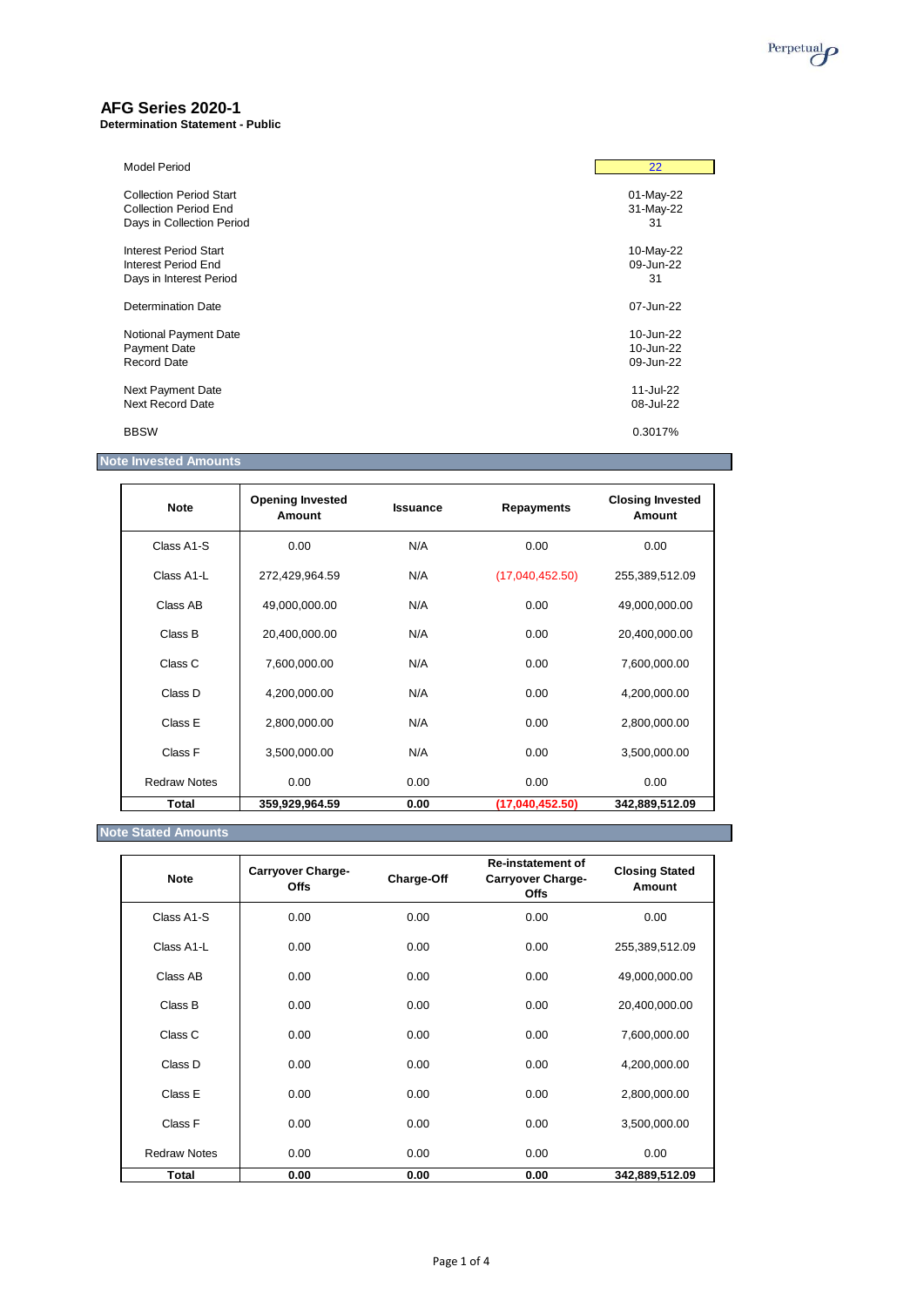

| <b>Note</b>         | <b>Coupon Rate</b> | <b>Current Period</b><br><b>Interest</b> | <b>Interest Paid</b> | <b>Unpaid Interest</b> |
|---------------------|--------------------|------------------------------------------|----------------------|------------------------|
| Class A1-S          | 1.2517%            | 0.00                                     | 0.00                 | 0.00                   |
| Class A1-L          | 1.7517%            | 405,306.37                               | 405,306.37           | 0.00                   |
| Class AB            | 2.3517%            | 97,869.38                                | 97,869.38            | 0.00                   |
| Class B             | 2.8017%            | 48,542.33                                | 48,542.33            | 0.00                   |
| Class C             | 3.5017%            | 22,602.75                                | 22,602.75            | 0.00                   |
| Class D             | 4.4017%            | 15,701.41                                | 15,701.41            | 0.00                   |
| Class E             | 6.8017%            | 16,175.00                                | 16,175.00            | 0.00                   |
| Class F             | <b>NR</b>          | N <sub>R</sub>                           | <b>NR</b>            | N <sub>R</sub>         |
| <b>Redraw Notes</b> | 0.3017%            | 0.00                                     | 0.00                 | 0.00                   |

**Subordination / Factors**

| <b>Note</b>         | Original<br><b>Subordination</b> | <b>Current</b><br><b>Subordination</b> | <b>Bond Factor</b> | <b>Opening Pool</b><br>Factor |
|---------------------|----------------------------------|----------------------------------------|--------------------|-------------------------------|
| Class A1-S          | 12.5000%                         | 25.5184%                               | 0.0000%            | 51.4186%                      |
| Class A1-L          | 12.5000%                         | 25.5184%                               | 66.7685%           | 51.4186%                      |
| Class AB            | 5.5000%                          | 11.2281%                               | 100.0000%          | 51.4186%                      |
| Class B             | 2.5857%                          | 5.2787%                                | 100.0000%          | 51.4186%                      |
| Class C             | 1.5000%                          | 3.0622%                                | 100.0000%          | 51.4186%                      |
| Class D             | 0.9000%                          | 1.8373%                                | 100.0000%          | 51.4186%                      |
| Class E             | $0.5000\%$                       | 1.0207%                                | 100.0000%          | 51.4186%                      |
| Class F             | N/A                              | N/A                                    | 100.0000%          | N/A                           |
| <b>Redraw Notes</b> | N/A                              | N/A                                    | N/A                | N/A                           |

#### **Risk Retention Undertaking**

**AFGS confirms that it continues to retain a material net economic interest of not less than 5% in the AFG2020-1 Trust – Series 2020-1 securitisation transaction in accordance with the EU Securitisation Regulation. These notes are either held directly by AFGS or in the Retention Vehicles (the shares of which are 100% held by AFGS).**

**For access to EU Regulatory Reporting, please see the below webpage** <https://www.afgonline.com.au/corporate/investors/investor-reports/>

## **Prepayment Summary**

| <b>Repayments</b>                                                                              | 22,900,962.10                               |
|------------------------------------------------------------------------------------------------|---------------------------------------------|
| <b>Partial Prepayments</b><br><b>Full Prepayments</b><br><b>Scheduled Principal Repayments</b> | 5,035,075.36<br>17,041,990.84<br>823.895.90 |
| <b>Total Principal Repaid</b>                                                                  | 22,900,962.10                               |
| Less Redraws                                                                                   | (5,860,509.60)                              |
| <b>Principal Available For Distribution</b>                                                    | 17,040,452.50                               |
| Single Monthly Mortality Rate (SMM)<br>Constant Prepayment Rate (CPR)                          | 4.5158%<br>42.5649%                         |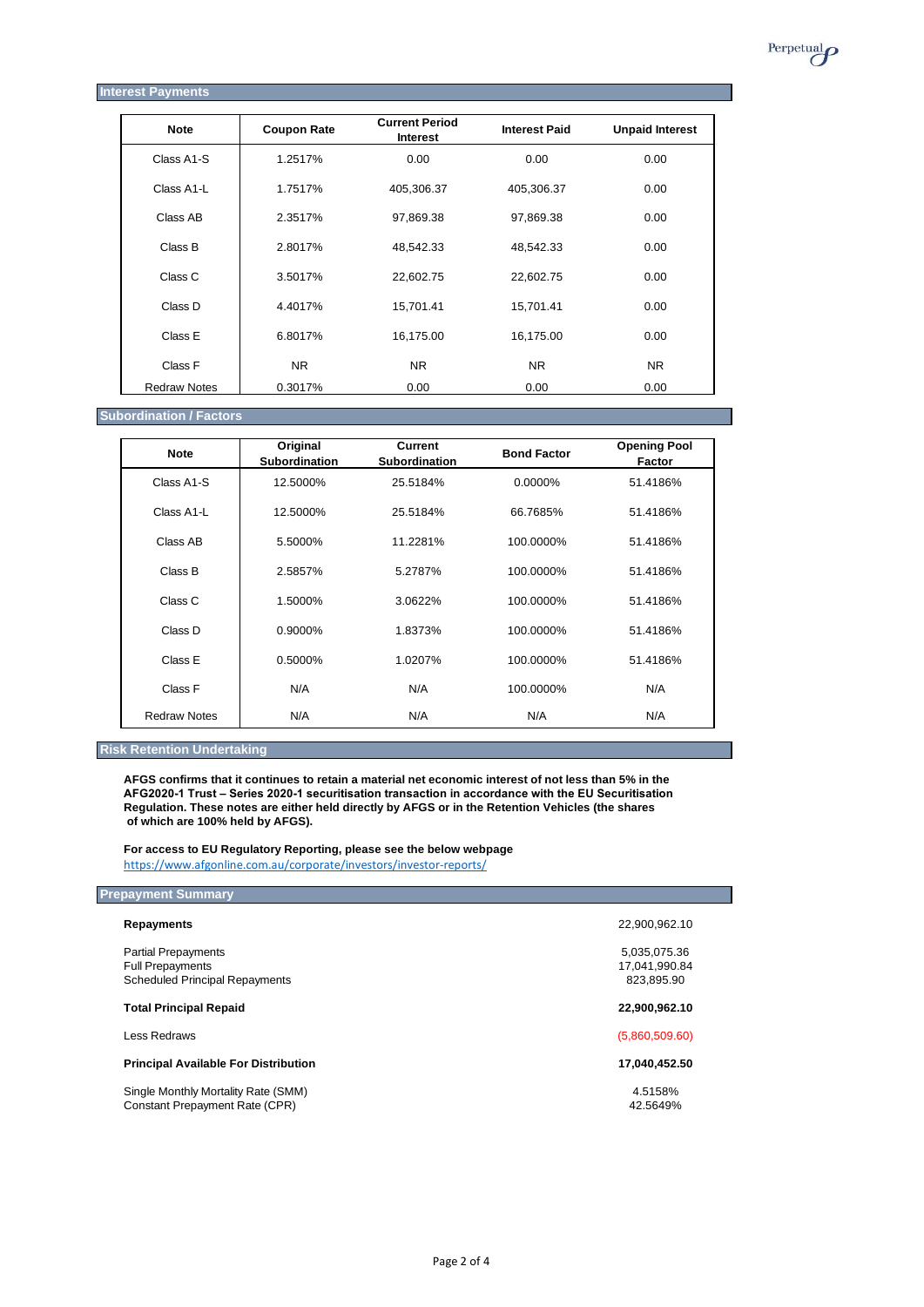

#### **Credit Enhancement**

| <b>Threshold Rate</b> |
|-----------------------|
|-----------------------|

| Threshold Rate                                       | 2.6380%        |
|------------------------------------------------------|----------------|
| Weighted Average Borrower Rate                       | 3.1258%        |
| <b>Threshold Rate Review Trigger</b>                 | <b>FALSE</b>   |
| <b>Threshold Rate Subsidy</b>                        | 0.00           |
| Threshold Rate Subsidy Deposit by Trust Manager      | 0.00           |
| <b>Redraw Notes</b>                                  |                |
| <b>Redraw Limit Parameter</b>                        | 1.0000%        |
| Aggregate Invested Amount of Notes                   | 359,929,964.59 |
| Redraw Limit                                         | 3,599,299.65   |
| <b>Principal Draw</b>                                |                |
| Opening Balance of the Principal Draw                | 0.00           |
| <b>Principal Draw</b>                                | 0.00           |
| Repayment of Principal Draw                          | 0.00           |
| Closing Balance of the Principal Draw                | 0.00           |
| <b>Liquidity Facility</b>                            |                |
| <b>Liquidity Limit</b>                               | 3,599,299.65   |
| Un-utilised portion of Liquidity Facility            | 3,599,299.65   |
| Carryover balance of Liquidity Advances              | 0.00           |
| <b>Liquidity Draw</b>                                | 0.00           |
| Repayment of Liquidity Draws                         | 0.00           |
| Closing balance of Liquidity Advances                | 0.00           |
| <b>Extraordinary Expense Reserve</b>                 |                |
| Opening Balance of the Extraordinary Expense Reserve | 150,000.00     |
| <b>Extraordinary Expense Reserve Draw</b>            | 0.00           |
| Deposit to the Extraordinary Expense Reserve         | 0.00           |
| Closing Balance of the Extraordinary Expense Reserve | 150,000.00     |
| <b>Amortisation Ledger</b>                           |                |
| Opening Balance of the Amortisation Ledger           | 0.00           |
| Deposit to Amortisation Ledger                       | 0.00           |
| Amortisation Ledger Draw                             | 0.00           |
| Closing Balance of the Amortisation Ledger           | 0.00           |